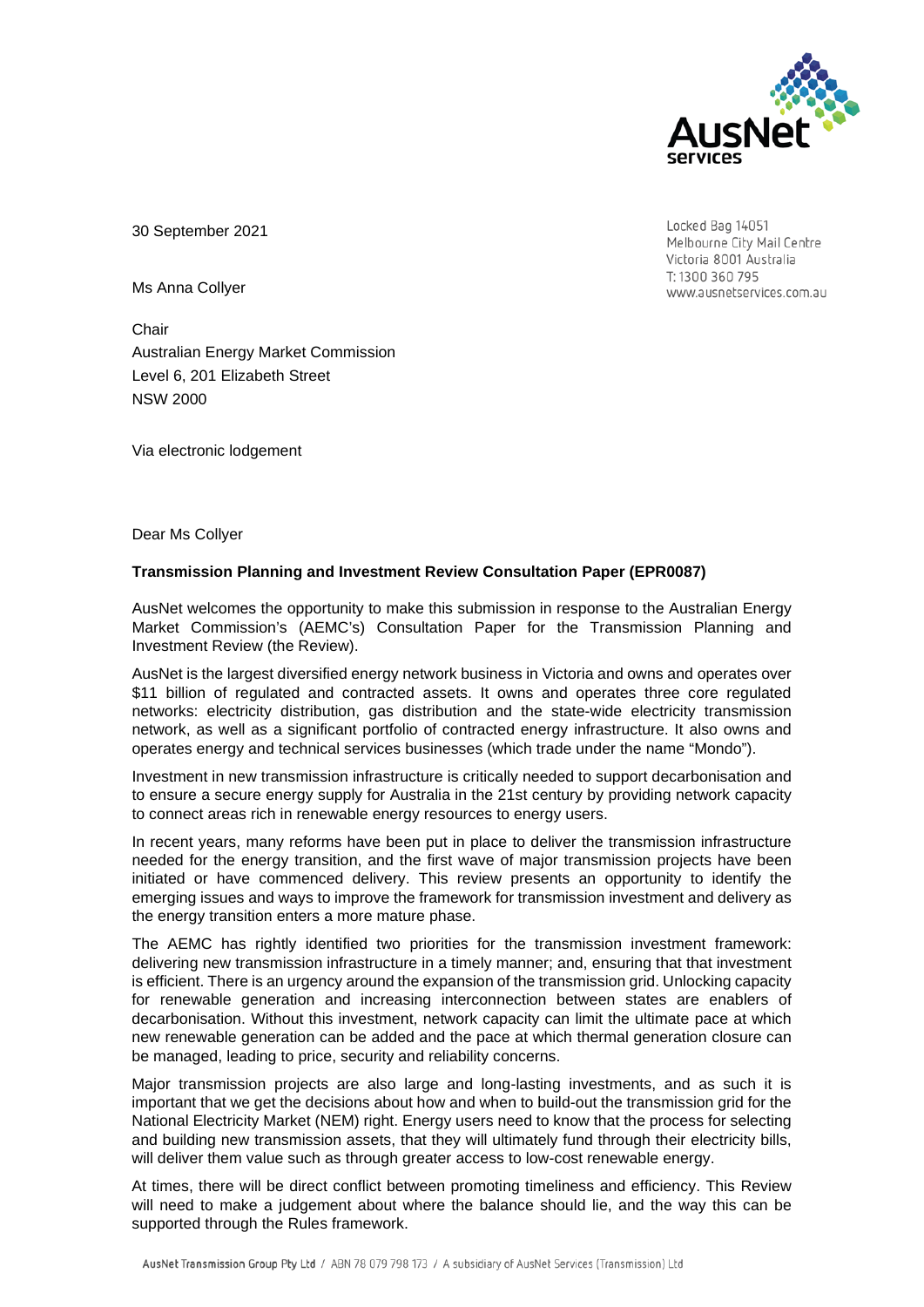AusNet's attached submission highlights two areas that deserve attention within this Review:

- 1. The role for contestable delivery to promote efficient transmission investment; and
- 2. Recognising the importance of social licence for transmission investment and identifying where the Rules framework can support better outcomes for communities that host transmission infrastructure.

As the primary owner and operator of the transmission network in Victoria, where arrangements for transmission investment are unique within the NEM and involve contestable provision, AusNet can offer a perspective grounded in practical experience on some alternative arrangements for transmission contemplated in the consultation paper.

A balanced assessment is needed of where contestable models of transmission provision could benefit energy users. AusNet's view is that the optimal model sits somewhere between the NEM and Victoria's current model. The greatest opportunities from contestability are associated with large, separable projects such as interconnectors or separable Renewable Energy Zone (REZ) network assets (i.e. radial).

This recognises that contestability has both potential benefits and pitfalls, and that scale is a key factor in determining whether there is a net benefit.

- The primary benefits from introducing contestability for large transmission projects result from the potential to drive down costs, promote innovation in solution design and achieve greater certainty of delivery.
- Transmission contestability also introduces challenges including split accountabilities for security, reliability and safety; greater complexity in contractual arrangements and coordination of operational functions; and discontinuity in delivery of community engagement. Based on AusNet's Victorian experience, some types of projects do not benefit from a contestable procurement model.
- Introducing a limited model of contestability that only applies to large transmission projects that are separable from the existing grid would avoid the major pitfalls of contestable transmission frameworks, and deliver the best value for energy users.

Social licence for transmission expansion is a key issue as investment grows and more communities are affected by the transformation of the NEM. Communities that host new transmission projects experience additional impacts from the new infrastructure than other energy users, and the perception often exists that transmission assets will negatively impact the community without providing benefit within the project area. Community attitudes and expectations around both engagement and compensation have also changed since the NEM's transmission backbone was built. There are opportunities to evolve the regulatory framework to enable greater consultation and benefits realisation for communities.

There are many other issues where more incremental changes to the transmission planning and investment framework may be helpful. Where relevant we have reflected on our experience of issues with the current framework. The Energy Networks Australia submission also provides further details of issues experienced by TNSPs across the NEM.

AusNet has responded to issues raised in the Material Change in Network Infrastructure Project Costs Rule Change Request (Project ERC0325) in a separate submission.

If you have any questions regarding this submission, please contact me via email at katie.yates@ausnetservices.com.au.

We look forward to opportunities to continue to provide input into this Review as it progresses.

Yours sincerely

Katie Yates Manager Energy Policy **AusNet**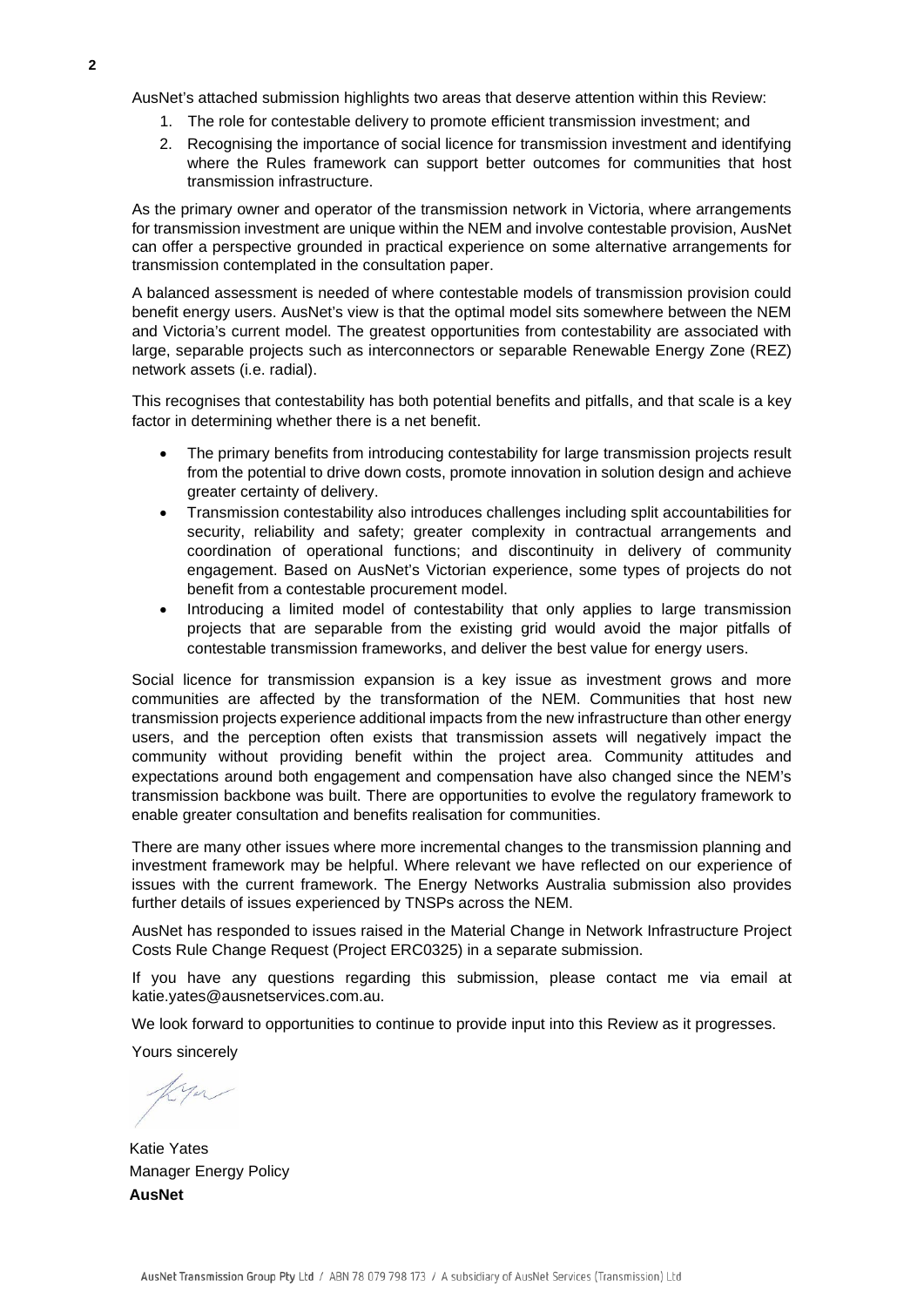

# **AusNet submission to the Australian Energy Market Commission (AEMC)**

# Response to the Transmission Planning and Investment Review Consultation Paper

30 September 2021

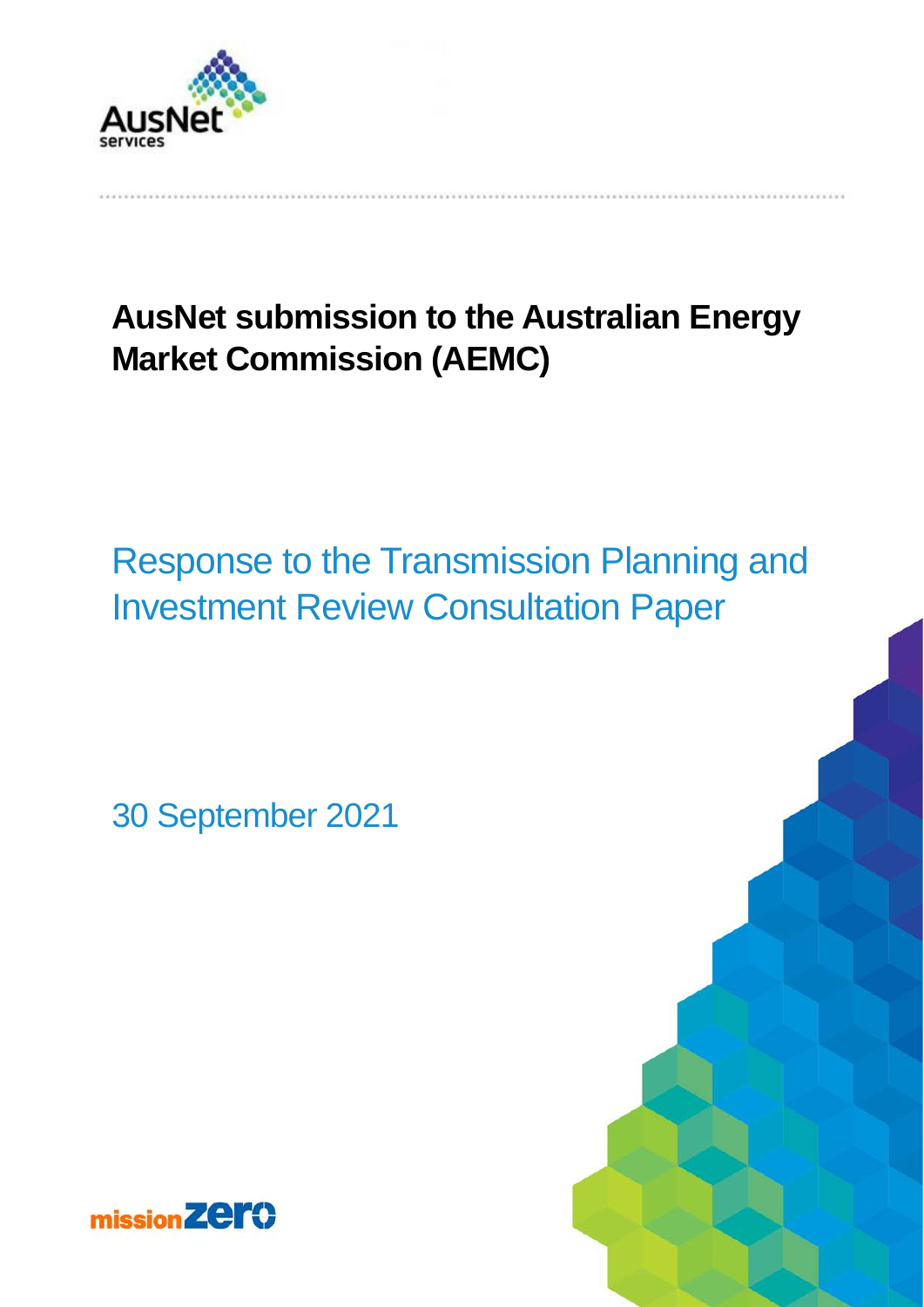## **1. Introduction**

AusNet Transmission Group Pty Ltd (**AusNet)** is pleased to provide our response to the AEMC's Consultation Paper for the Transmission Planning and Investment Review published in August 2021.

Our response provides AusNet's perspective on:

- The priority issues of the Review, specifically:
	- The role for contestable delivery to promote efficient transmission investment (Section 2.1)
	- Recognising the importance of social licence for transmission investment (Section 2.2)
- Other issues:
	- Investment test design (Section 3.1)
	- Variability and visibility of certain project costs (Section 3.2)
	- Treatment of early works (Section 3.3)

When considering the priority issues, AusNet has also provided an initial view on possible solutions or next steps.

## **2. Priority issues**

#### **2.1 The role for contestable delivery to promote efficient transmission investment**

The Consultation Paper contemplates a potential role for contestable provision of major transmission projects.

AusNet sees the Review as an opportunity to make a balanced assessment of where contestable models of transmission provision could benefit energy users. In our view, the optimal model sits somewhere between the existing NEM framework where TNSPs have the exclusive right to deliver transmission projects and the Victorian model of contestability.[1](#page-3-0)

The following section presents the potential benefits and challenges of contestability, particularly in the Victorian context and explores a limited model of contestability that could maximise the value obtained from contestable provision of large transmission projects.

**Contestability offers several advantages compared to the existing NEM framework, including potential to drive down costs, innovation in solution design and greater certainty of delivery**

The primary benefits from introducing contestability for large transmission projects result from the ability to:

### **1. Drive down costs**

Competitively tendering the ownership and operation of a large transmission project is a persuasive tool to drive all proponents (including the incumbent TNSP) to appropriately allocate risk and find cost efficiencies.

<span id="page-3-0"></span><sup>1</sup> Victoria is the only NEM jurisdiction where TNSP functions are split between the transmission planner-procurer and owner-operators, known as declared transmission system operators (DTSOs). AEMO in its capacity as Victorian planner-procurer conducts a competitive tendering process to build, own and operate relevant network augmentations if the cost of the project is likely to exceed \$10m (monetary limb), and the project is considered "separable" (i.e. results in distinct and definable service that will not have a material adverse effect on the incumbent NSP's ability to provide services to AEMO) (separability limb). Outside of Victoria, TNSPs have the exclusive right to plan, procure, own and operate major transmission projects.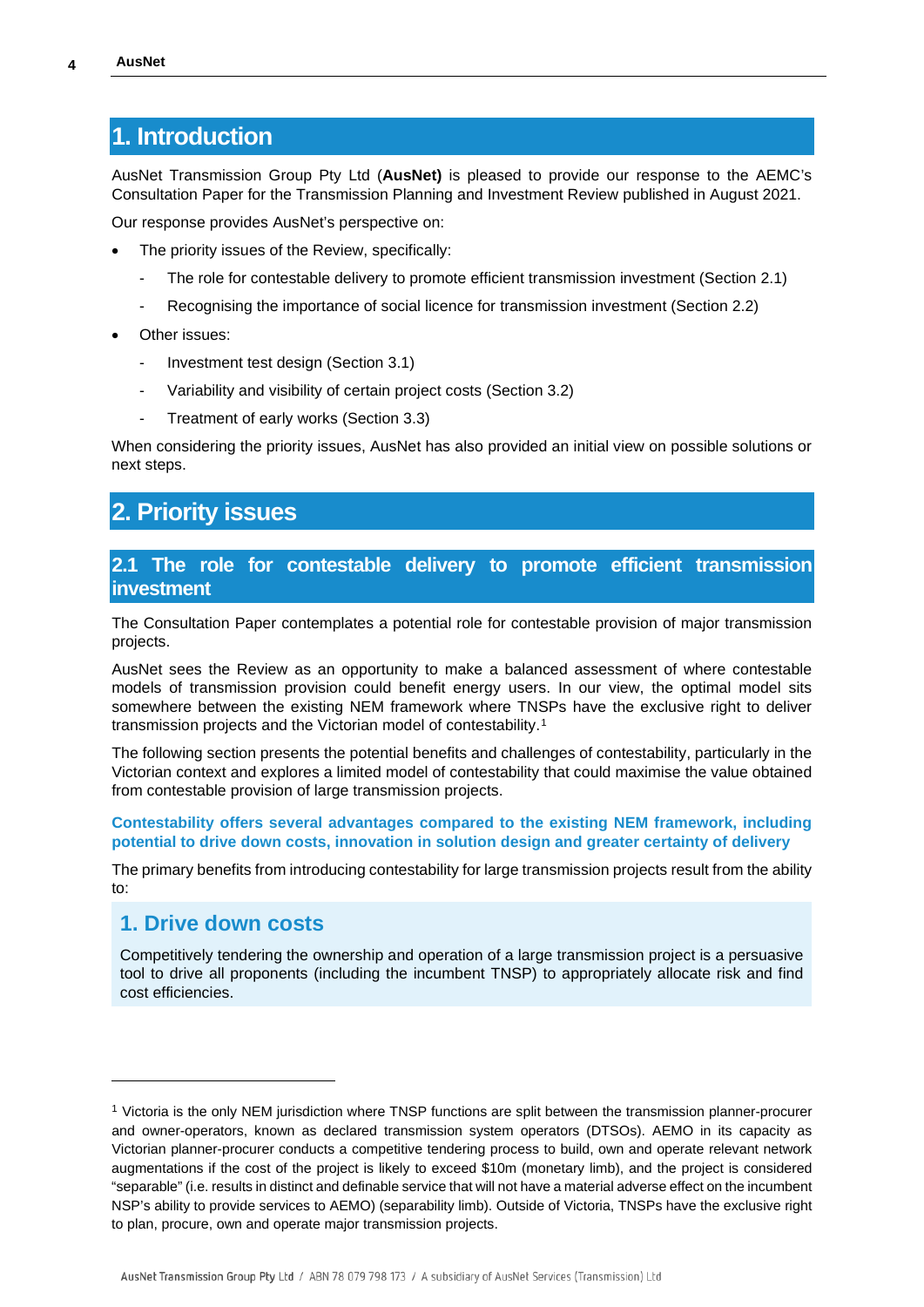If the procuring party can demonstrate the project represents a meaningful and attractive opportunity for third party ownership (rather than a perceived attempt to improve terms with the incumbent), contestability can attract sufficient depth of competition to reveal the most efficient price.

Another key driver of costs is access to finance. There is a view that a Primary TNSP operating under a regulated monopoly model may have access to a lower cost of capital to finance the project, compared to commercial enterprises in Australia. However, given their scale, AusNet considers large transmission projects are also likely to attract the interest of international third-party proponents (or consortiums) who are also likely to have access to low-cost finance.

## **2. Improve solution design**

A solutions-based approach to competitively tendering allows proponents to compete on project design ideas to address an identified need. As a result, it is one of the primary levers by which competition promotes efficient costs in transmission investment, lower construction risk and higher customer benefits.

Through innovation in layout, adjustment in equipment selection, operation and delivery models a third-party proponent can significantly reduce the total cost of equipment (substations, lines, towers), construction, and/or optimise the route to reduce land or easement acquisition compared to the standard solution provided by the Primary TNSP.

This acknowledges that while cost savings from competitive procurement service inputs are significant, the potential savings are likely to be less than a solutions-based approach to competitive tendering. This is because proponents are purchasing materials and services from the same market and must meet project-specific criteria based on a technical specification / project scope.

## **3. Provide greater certainty of delivery**

The commercial frameworks that guide contestable processes are purposely designed to select the proponent with the right capacity and capability to deliver the project on time. At a very early stage, proponents are required to explicitly consider their delivery model and associated risks (labour constraints, availability of equipment, adequacy of output specification etc).

When selected, both the preferred proponent and the Primary TNSP (should they be different parties) are bound to a performance incentives scheme that encourages them to reach project completion and commissioning on or before the agreed date. The performance incentives scheme can also encourage the delivery of other priorities, for example wider economic benefits through social procurement requirements. Over time, contestable models can encourage alternative ways to deliver these projects and outperformance (i.e. innovation and flexibility within the project delivery methodology that mitigates delivery risks).

By contrast, there are fewer incentives to meet the ISP's delivery timeframes under the existing regulatory framework for projects exclusive to the Primary TNSP.

#### **Transmission contestability also introduces challenges. Based on AusNet's Victorian experience, some types of projects do not benefit from a contestable procurement model**

Victoria has also experienced several challenges with its current model of contestable transmission provision. These challenges largely stem from the division of functions between the Primary TNSP (AEMO) and declared transmission system operators (DTSOs) such as AusNet. Energy users will benefit from a more targeted application of contestability to those projects where the benefits are expected to be greatest and likely to outweigh the pitfalls.

The key challenges of introducing contestability in the NEM are as follows:

• **Maintaining clear accountability for the security, reliability and safety of the existing shared network and new elements.** There is a risk that a project is located within a meshed part of the Primary TNSPs existing shared network, which means it is very difficult to delineate accountability for the performance of individual network elements. For example, Victoria's existing contestability criteria do not consider whether it is feasible for a third-party proponent (i.e. proponent other than the Primary TNSP) to build, own and operate a particular large transmission project.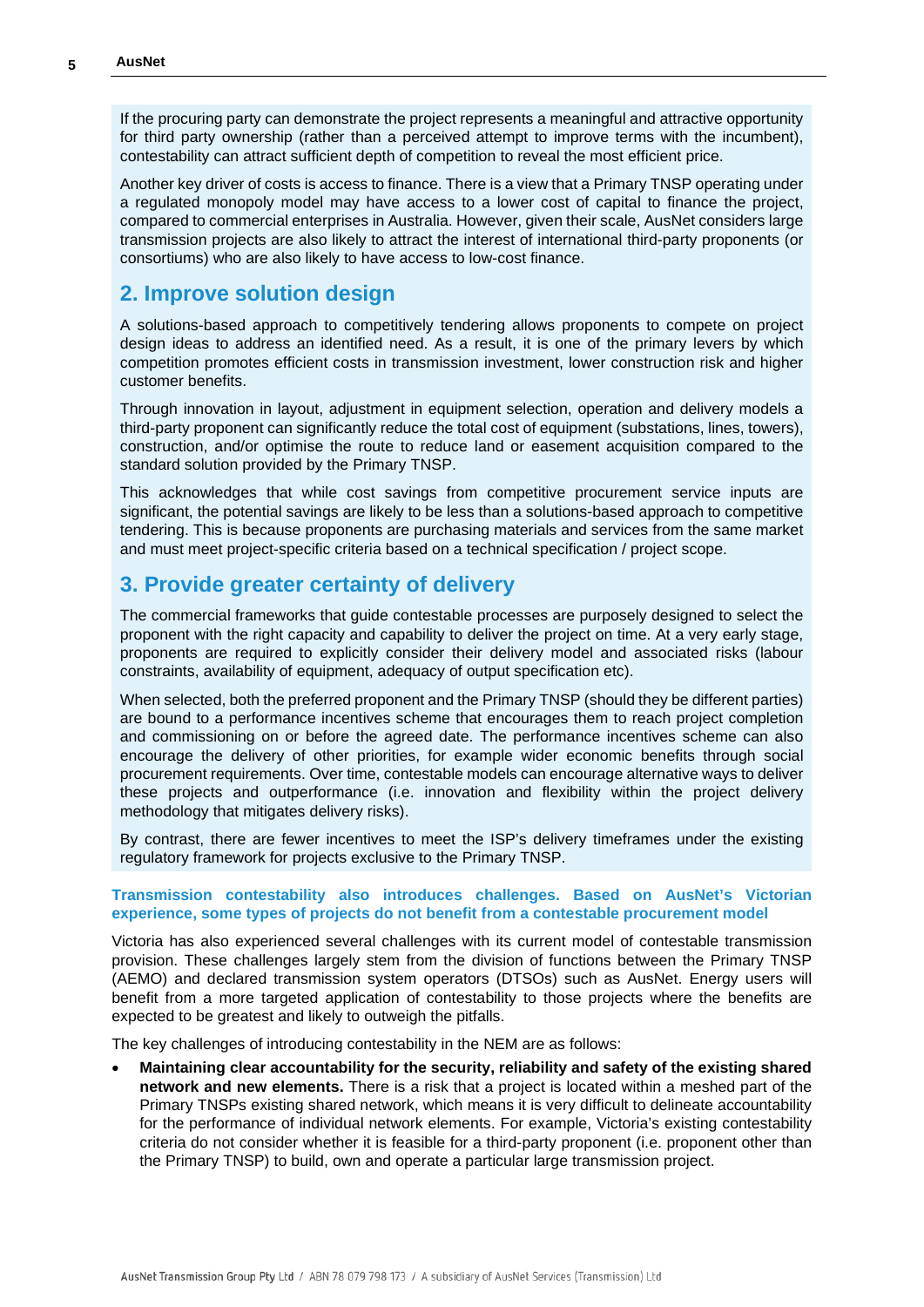In addition, there is a risk that accountability for system security and reliability at a region or systemwide level is fragmented over time if multiple parties own and operate core elements on the shared network.[2](#page-5-0)

We note system security and reliability has been one of the primary concerns raised against contestable transmission provision. For example, the AEMC's recent final determination on connection to dedicated connection assets (DCAs) resulted in a reduction in contestability compared to the existing regime for large DCAs on the basis that:

*Treating material additions to the transmission system as part of the transmission network, rather than as connection assets, ensures these assets are built and operated to the standard required for the 'network'. This allows for a more holistic development and safe and reliable operation of the transmission network as a whole*.[3](#page-5-1)

- **Avoiding unnecessary complexities and coordination challenges** Some models of contestable provision can result in multiple parties responsible for different transmission functions, introducing various complexities and coordination challenges. For example, whilst AusNet and AEMO work cooperatively to achieve the best outcomes, separate accountabilities for network augmentation, connections and shared network services (by AEMO) and network ownership, operation, maintenance and replacement (by AusNet) mean that optimal coordination is often difficult to achieve. These issues have become more apparent in a transitioning power system, playing out in a number of different ways:
	- **Complicated contractual arrangements**: The relationship between the planning and operation of the network must be handled through a Network Services Agreement between the two parties, rather than through intra-firm processes. As a result, Victoria currently has the most complicated contractual arrangements in the NEM.
	- Limited levers to manage operational risks: The Primary TNSP may focus on upfront costs rather than lifecycle costs (e.g. planning for system-intact operability, and not maintainability, with the limited ability to take outages for planned maintenance now a significant and growing issue due to changes in demand and operating conditions). This is less likely to occur where the Primary TNSP expects to maintain ongoing operation of the assets. Difficulties in managing operational risks can lead to worse outcomes for customers.
	- **Continuity of early works and community engagement**: Preparatory works are typically started by the Primary TNSP before being passed onto the successful proponent (who is responsible for project delivery). In some cases, meaningful community engagement may not have been conducted until after the preferred solution and successful proponent is chosen. Careful consideration is required to ensure the proponent has the right skills and experience to complete these activities and manage the potential discontinuity from having multiple parties involved.
- **Recognising the benefits of contestable tendering processes do not outweigh administrative burden and transaction costs for small to medium sized projects** – Contestable tendering processes typically require additional time to tender the service (e.g. prepare tender documentation, conduct tender evaluation etc) and negotiate relevant contractual agreements between relevant parties. These processes can add anywhere from 6 to 12 months to the length of a project. AusNet considers large transmission projects are better suited to benefit from contestability as the opportunity for cost savings from small to medium sized projects is unlikely to outweigh the administrative burden and transaction costs.<sup>[4](#page-5-2)</sup>

It is worth highlighting that the above challenges are relevant to the Victorian model of contestability and may not impact all possible contestability models. To date, there is only one project that has been competitively tendered under the Victorian model that could be considered a large transmission project in the context of the Review.

<span id="page-5-0"></span> $2$  Note this is not currently an issue as AusNet currently owns 99% of Victoria's declared shared network.

<span id="page-5-1"></span><sup>3</sup> AEMC, *Connection to dedicated connection assets, Final Determination,* July 2021, p.123.

<span id="page-5-2"></span><sup>4</sup> The \$10 million threshold for contestability in Victoria has been fixed since the framework was introduced. AusNet believes this value is significantly below the size where competitive procurement delivers overall value to energy users.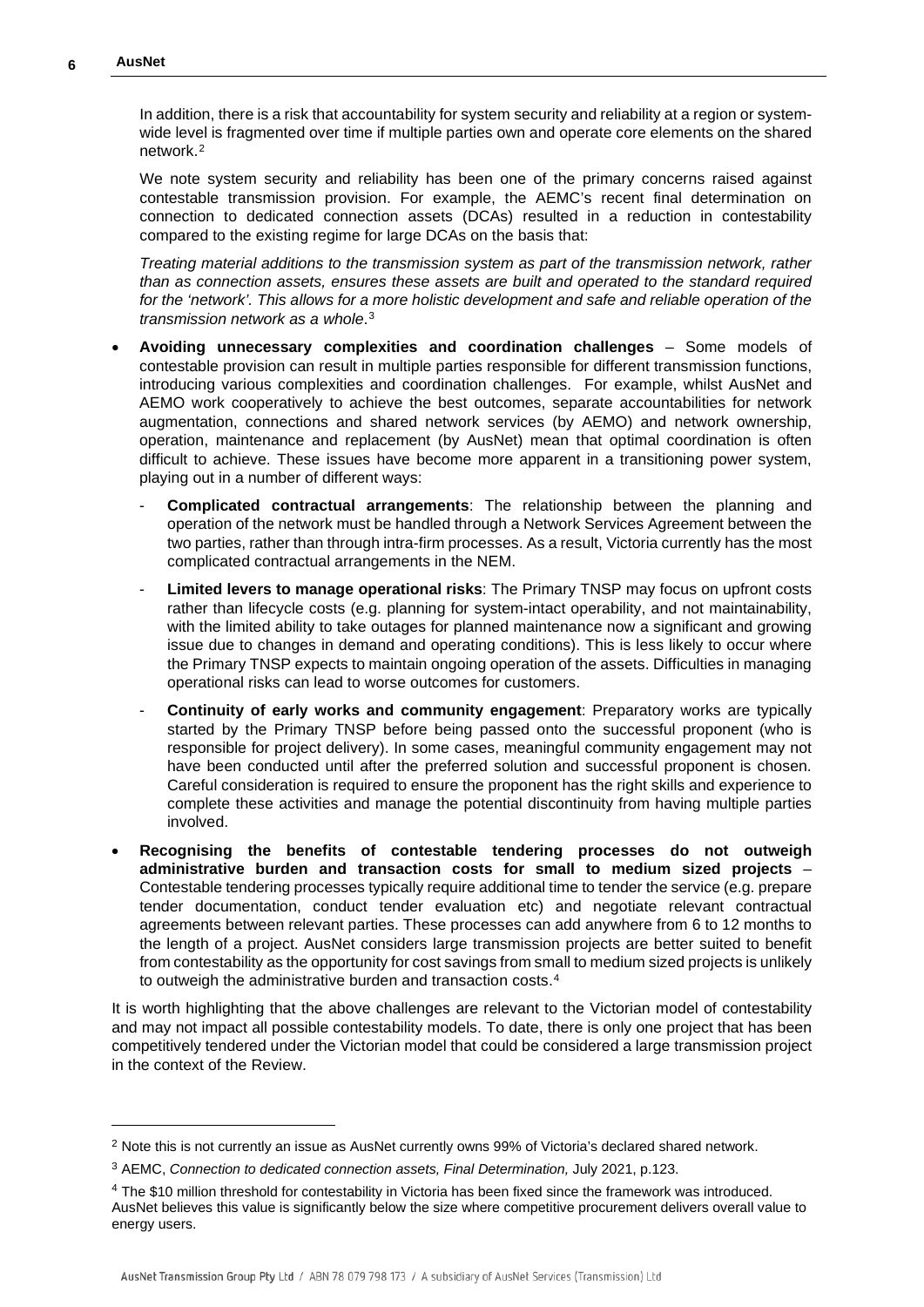#### **There is an opportunity for the Review to introduce contestability for large transmission projects with specific characteristics**

AusNet sees the Review as a significant opportunity to introduce a model of contestability for large transmission projects where value for money can be achieved and accountability for system security and reliability is not undermined. For example, ISP projects that involve interconnectors or large radial transmission assets with a single connection point to the shared network. Contestable projects should be large in terms of expected cost (e.g. \$100 million or greater).

This position recognises that the benefits of contestability must outweigh any additional costs and complexities.

Introducing a limited model of contestability that only applies to large transmission projects that are separable from the existing grid would avoid the major pitfalls of contestable transmission frameworks and deliver value for customers. Capturing only these types of transmission projects would:

- **Maximise the value obtained from tendering ownership and operation of transmission investment by targeting large transmission projects**. A contestable model could be designed which acknowledges that small to medium sized projects have less head room for third-party proponents to outcompete the Primary TNSP and therefore are better suited to regulatory oversight. It therefore focusses on large transmission projects, which offer significant opportunity for to drive costs down and encourage proponents to propose innovative solutions, as discussed above.
- **Ensure a single party holds responsibility for transmission planning, augmentation, connections and the provision of shared network services.** A contestable model could be designed that avoids the current problems associated with the division of TNSP functions in Victoria by ensuring the Primary TNSP is both an integrated planner and asset owner responsible for augmentations, replacements, and connections to the existing shared network assets. The Primary TNSP could also act as a key partner for jurisdictional governments' renewable energy zone initiatives.
- **Maintain singular accountability for overall system security, reliability and safety**. AEMO as the system operator is responsible for power system security. In this role, AEMO coordinates multiple jurisdictions and coordinates (or delegates) various power system security responsibilities with TNSPs within those jurisdictions.<sup>[5](#page-6-0)</sup> This demonstrates that the current system architecture is sufficiently flexible to accommodate multiple parties building, owning and operating transmission infrastructure, provided the types of projects subject to contestability are sufficiently discrete and separable.<sup>[6](#page-6-1)</sup>

A contestable model could be designed that allows the Primary TNSP to enter into contractual arrangements with the relevant third-party proponent to ensure that system security and reliability performance expectations for individual contestable network elements are met.<sup>[7](#page-6-2)</sup> This is because interconnector or large radial transmission projects enable the Primary TNSP to clearly delineate physical ownership between existing shared network and the additional shared network projects eligible for competitive tender. This may not be possible for projects which are embedded within a meshed network.

<sup>5</sup> AEMO's power system security guidelines provides relevant information on the various power system security services that are procured, how they are procured and who is responsible. TNSPs work closely with AEMO on power system security issues, particularly for responsibilities that require detailed network knowledge and asset accountability.

<span id="page-6-0"></span><sup>6</sup> Interconnector or large radial transmission projects are located on discrete and separable parts of the shared network. <sup>7</sup> This is consistent with current practice under the Victorian framework which requires both the Primary TNSP and third-party proponent to agree to a network agreement. This network agreement must be consistent with regulatory requirements set out in Schedule 8.1 of the NER. This includes requirements and risk principles that establish the preferred risk allocation across key project planning, delivery and operating risks. The network agreement can also include other contractually agreed requirements (e.g. TNSP performance incentives that mirror the regulatory regime).

<span id="page-6-2"></span><span id="page-6-1"></span> $<sup>7</sup>$  This is consistent with current practice under the Victorian framework which requires both the Primary TNSP</sup> and third-party proponent to agree to a network agreement. This network agreement must be consistent with regulatory requirements set out in Schedule 8.1 of the NER. This includes requirements and risk principles that establish the preferred risk allocation across key project planning, delivery and operating risks. The network agreement can also include other contractually agreed requirements (e.g. TNSP performance incentives that mirror the regulatory regime).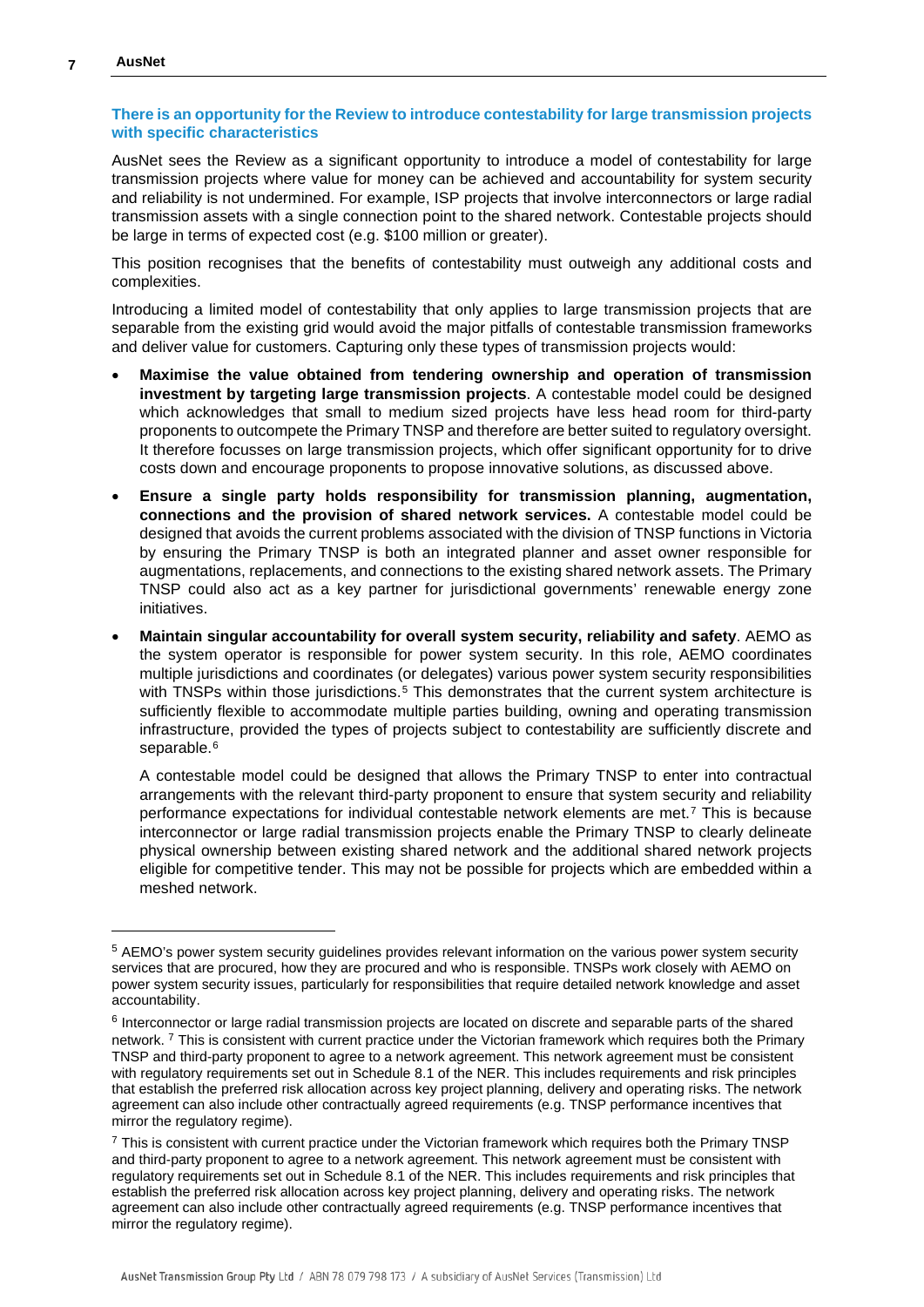Safety will continue to be underpinned by jurisdictional obligations including transmission licence conditions that apply to all TNSPs.

- **Promote contestability where its benefits justify the increased time and transaction costs to tender the 'service'.** As discussed earlier, contestability can significantly increase the time and transaction costs to undertake investment. Competitively tendering ownership for larger projects where consumers bear greater risk will drive greater whole of life project efficiencies and certainty of delivery.
- **Enable jurisdictional governments to play an important role in overseeing the development of renewable energy zones and promoting meaningful consumer and local government engagement**. A contestable model could be designed that supports jurisdictional governments seeking to accelerate transmission investment via renewable energy zones and related strategic investments. It could also be designed to recognise jurisdictional governments have an important role to play in early phases of community engagement for large transmission projects. For example, educating communities on the benefits of the project, and balancing the competing views of different parties before strategic investment decisions are made.

#### **2.2 Recognising the importance of social licence for transmission investment**

Transmission infrastructure investment proposed under the Integrated System Plan and various state initiatives will unlock the significant amount of large-scale renewable energy and storage required to balance the progressive closures of coal fired generation and the growing demand for electricity associated with the increased electrification of the economy. This increased transmission footprint will facilitate the energy transformation and enable jurisdictional governments to meet their renewable energy and decarbonisation objectives.

However, the scale of transmission investment required represents a substantial step change from the last 20 years where only incremental investment has been required. The difference between the preferred location of large-scale renewable energy, the location of existing networks and where the energy demand is results in a greater need for greenfield transmission projects (as opposed to the uprating of existing assets).

The potential dilemma for greenfield projects is that the location of significant renewable generation and transmission infrastructure development can occur in a setting where the local energy demand is far less than the infrastructure supports, thereby amplifying the perception that the real benefit of the infrastructure is captured by others elsewhere but the cost is borne locally.

Greenfield transmission projects also present challenges as communities hosting proposed infrastructure are likely to have limited experience or understanding of transmission assets, the planning process, or the requirement for such infrastructure in the context of the energy transition. The perception often exists that transmission assets will negatively impact the community without providing benefit within the project area.

Communities may also bear the costs and localised impacts of large-scale energy infrastructure, which could include visual amenity impacts, landscape and land use changes and challenges associated with competing land-use.

The reception of greenfield transmission projects by affected local communities is an important factor for the delivery of these projects, and the ability to achieve their wider benefits for energy users.

#### **There is potential for areas that host new transmission assets to experience additional benefits, however not all of these benefits are currently being fully realised**

The pipeline of major transmission projects has the potential to provide a range of benefits to the regional communities within which they will be located. These include:

- **Direct economic benefits** such as job creation during the planning, construction and maintenance phases of the project; expenditure on vegetation and landscape management and enhancement.
- **Indirect economic benefits** such as the jobs induced through local procurement of goods and services to support the project delivery (e.g. use of local business for geotechnical activities, materials transport and hospitality), and community education and training programs (e.g. training, apprenticeships, education partnerships with local providers and scholarships).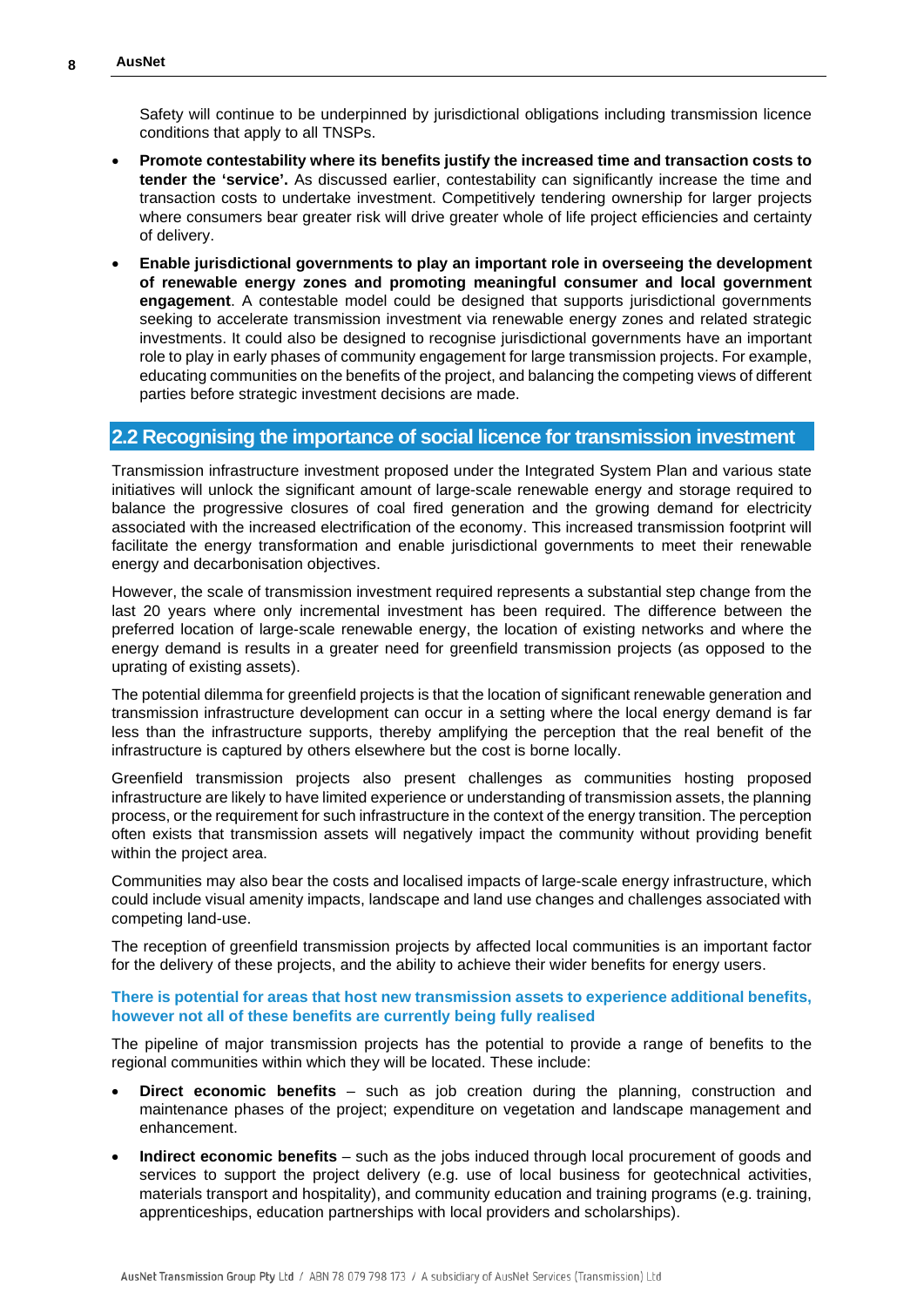• **Emerging community benefits** – such as both TNSP corporate and project-level community benefit sharing practices which are expected to extend beyond grants to include in-kind support for community projects that may benefit from the proponents' expertise and the provision of energy solutions that improve community resilience and energy affordability (e.g. support for local Power Purchase Agreements, solar PV and battery storage initiatives, standalone power systems and microgrids).

Existing regulatory frameworks do not address the benefits above, or consider whether these benefits are commensurate with the potential costs and impacts borne by these communities, as the framework focuses on the cost-benefit analysis to energy users collectively. Other federal and jurisdictional frameworks, such as planning, environmental and land use statutory approvals processes may pick up aspects of these benefits, however, there remains the potential for gaps or missed opportunities. For example, community benefits sharing practices which are not an explicit part of existing regulatory frameworks.

However, as the needs and concerns of affected communities are important and must be balanced with the timely and efficient delivery of transmission investment, consideration is needed of how the framework can be adjusted to consider social licence outcomes.

#### **Community expectations and avenues to influence have changed since the NEM's transmission backbone was built**

Community expectations and avenues to influence the proposed development of energy infrastructure have also changed over time. This has been driven by practices in other sectors, changes in statutory approvals frameworks for all development, changes in technology supporting active engagement and mobilisation within communities, an increase in competing land uses in the face of community growth and recognition of opportunities for sector coupling (e.g. shared energy and telecommunications infrastructure and services).

This includes expectations around:

- **Level, timing and features of community engagement** There is a greater expectation that communities are involved in decision making processes that impact preferred options and route selection for infrastructure proposals. This is also mixed with expectations of transparency about all stages and details of transmission development, sometimes well in advance of the timing for such details to have been developed. Various communities and stakeholders express desire to be engaged early, often and with empathy.
- **Use of community benefit sharing practices** There is a greater expectation of compensation for directly impacted landowners as well as growing discussion of whether and how indirectly impacted but in-close-proximity landowners are treated. Communities potentially impacted by new transmission development are also looking to practices in other infrastructure sectors for comparison and ideas. The emerging community benefits discussed above are also valued, where they are implemented via transparent engagement in response to real community needs and opportunities.
- **Compulsory acquisition laws** There is some community discomfort with the use of compulsory access and acquisition powers for major infrastructure projects across a range of sectors. The powers for such activities in the energy sector are not significantly different to those in other utility and infrastructure sectors. These powers are regularly used for access to existing network assets, and were used in a 'last resort' capacity by governments during the previous period of transmission expansion.

These changing expectations raise questions for the energy sector and regulatory agencies, including government bodies, to consider, particularly, how and when community understanding is built and through what frameworks social licence is developed.

#### **Opportunities to evolve the framework to enhance consultation and benefits realisation for affected communities**

There are four areas within the existing regulatory framework that may lead to tensions with communities that host new transmission infrastructure: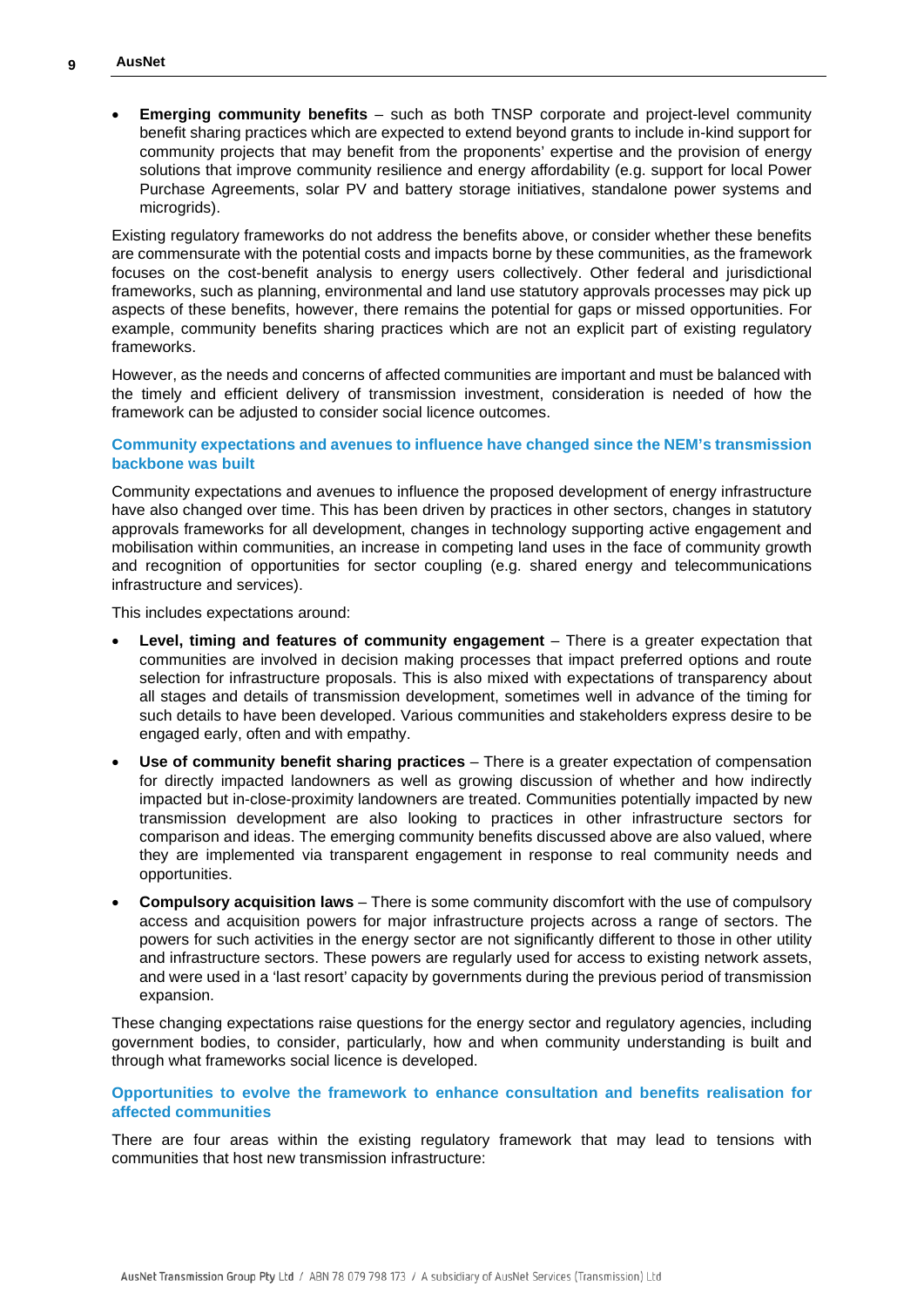## **1. There is no acknowledgement or requirement for early consideration of potential social and environment impacts that may be of concern to communities**

NER clause 5.15.2(a) defines a credible option is an option (or group of options) that addresses the identified need, is commercially and technically feasible, and can be implemented in sufficient time to meet the identified need.<sup>[8](#page-9-0)</sup> Feasibility as defined here does not consider social or environmental impacts.

As a result, the existing regulatory framework (notably the RIT-T) does not provide for early consideration of potential social and environmental impacts that may be of concern to communities. Instead, these impacts and stakeholders' associated view of them, are addressed much later via statutory approvals and are subject to variations between jurisdictions (e.g. environmental impact assessments, cultural heritage approvals, land use planning approvals, environmentally protected species approvals).

In addition, these processes do have within them their own elements of community consultation and engagement on potential impacts.

## **2. The preferred solution is being selected before assessment of social and environmental impacts has been considered**

Through various quidelines, $9$  RIT-T proponents are encouraged to utilise the RIT-T process as a vehicle to engage with consumers and other stakeholders and address any relevant concerns identified through that engagement.

However, this engagement is largely targeted at encouraging non-network proponents to propose suitable options and providing adequate scrutiny that the preferred option maximises the net economic benefit across the market, compared to all other credible options. It does not require the RIT-T proponent (or AEMO as part of its feedback loop) to consider localised environmental and social impacts and benefits of the preferred option, nor those of potential comparative options.

As a result, these potential impacts, and wide-ranging community views on them, are at risk of fully emerging through later development approvals processes which may result in a higher risk of project proposals being derailed than would be the case if these impacts and potential benefits were considered earlier in time under the existing regulatory framework.

## **3. The risk that there is a lack of continuity for social licence building, particularly in jurisdictions where multiple parties are involved in the planning and delivery of the project**

There is a challenge within existing regulatory frameworks in terms of managing the potential for discontinuity where multiple parties are involved in community engagement relating to the project over progressive phases. For example, the transition of community engagement, social licence and benefit sharing practices between the party responsible for strategic planning phase (e.g. AEMO, REZ body) versus the proponent accountable for project delivery (e.g. Primary TNSP or third-party).

## **4. Factoring in compensation and community benefit costs**

Some community stakeholders are concerned about whether the existing regulatory frameworks provide sufficient clarity about the quantum and duration of compensation to landholders and the level of community benefits.[10](#page-9-2) This is a complex issue that is actively being considered with respect

<span id="page-9-0"></span><sup>8</sup> An option is commercially feasible under NER clause 5.15.2(a)(2) if a reasonable and objective operator, acting rationally in accordance with the requirements of the RIT–T, would be prepared to develop or provide the option in isolation of any substitute options.

An option is technically feasible if there is a high likelihood that it will, if developed, provide the services that the RIT–T proponent has claimed it could provide for the purposes of the RIT–T assessment.

<span id="page-9-1"></span><sup>9</sup> For example, the AERs Cost benefit analysis guidelines published in 2020 and Consumer Engagement Guideline for Network Service Providers published in 2013.

<span id="page-9-2"></span><sup>10</sup> RE-ALLIANCE, *Building trust for transmission,* July 2021, p.22-24.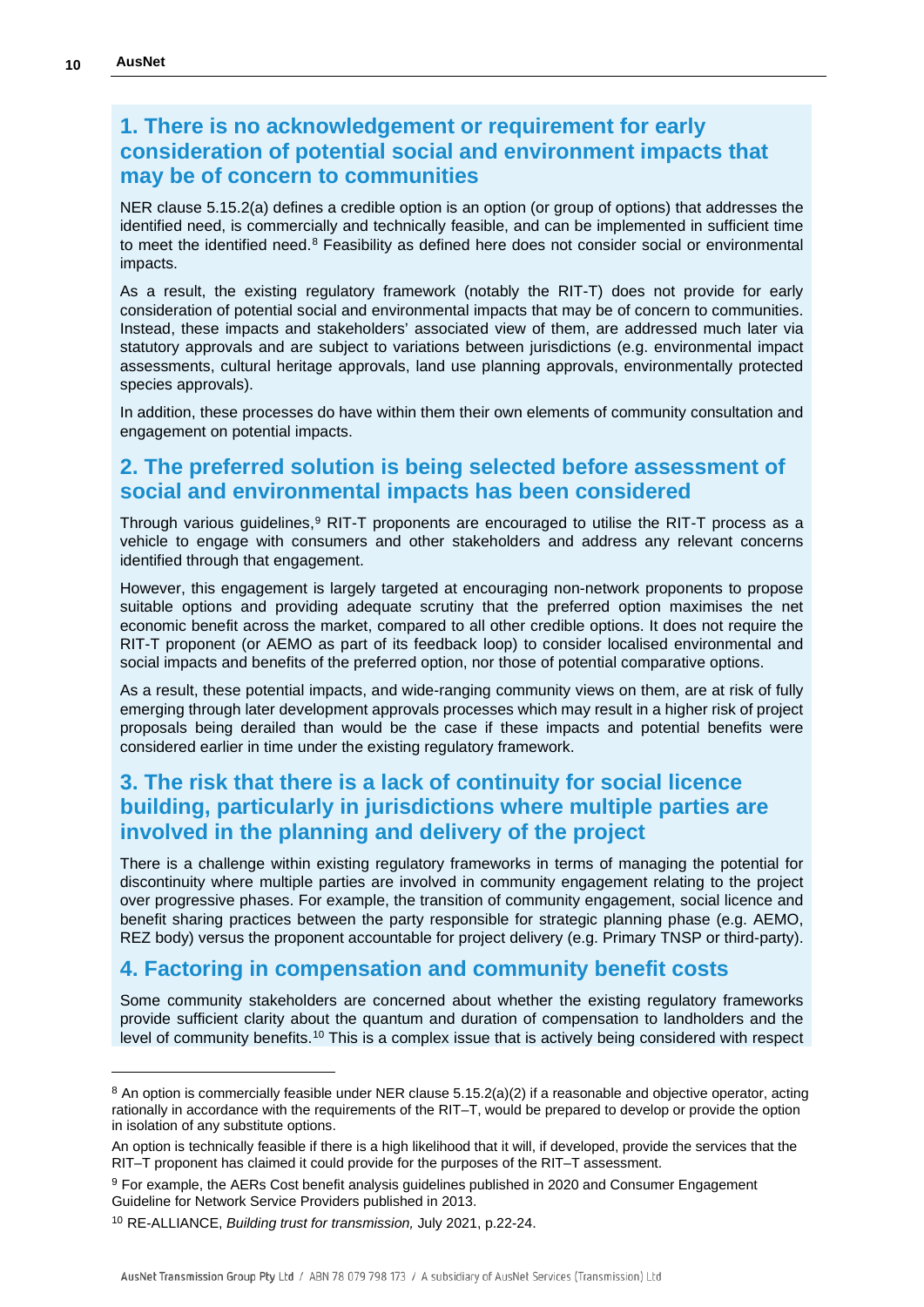to a number of transmission projects across the NEM. AusNet considers that there may be merit in the AEMC considering whether the existing regulatory frameworks are dedicating the right amount of funding to the types of activities which contribute towards building social licence.

These issues are receiving increased attention and scrutiny in conjunction with large transmission projects across the NEM within a wider social licence context. This raises the potential risk for future transmission projects to experience delays. In the worst-case scenario project proponents may be forced to revisit preferred solutions and options for projects that have demonstrated a net-market benefit to consumers.

We are also seeing jurisdictional governments introducing or exploring new functions and powers to promote social licence in transmission. For example, the NSW Government has introduced legislation that can prohibit connections to network infrastructure (including renewable energy zones) where there is "significant opposition from the community in the local area to the proposed infrastructure."

This recognises that jurisdictional governments have an important role to play in the earlier phases of stakeholder engagement (e.g. social education, ensuring stakeholder voices are part of the strategic options identification and assessment process), but will also require project proponents to take responsibility for stakeholder engagement during the delivery phase (e.g. engaging with potentially affected landowners and communities, providing ongoing communication about the status of the project).

The absence of fit-for-purpose NEM-wide community engagement and benefit sharing practices for transmission projects is arguably the most critical challenge to the timely development of transmission infrastructure required to enable the energy transformation.

Social licence issues should be a key priority for the Review. We encourage the AEMC to investigate opportunities to consult and consider the views of community stakeholders as part of transmission planning processes before the preferred route, option and technology are selected.

We also welcome consideration of how the existing regulatory frameworks can support jurisdictional governments and project proponents to work together to provide continuity across social licence activities.

## **3. Other issues**

In addition to the priority issues discussed in the previous section, this section provides AusNet's observations on some of the issues raised in the consultation paper that are important to the transmission planning and investment framework: investment test design; variability and uncertainty of costs; and funding arrangements for early works.

#### **3.1 Investment test design**

The Consultation Paper raises questions about the design of the Investment Test with respect to both the timeliness of the process and the scope of benefits that are captured within the existing test. In particular whether the RIT-T and ISP are sufficiently broad (e.g. capture wider economic benefits and carbon emissions).

#### **Pace of energy transition is challenging the performance of the investment test**

The pace of the energy transition presents significant challenges for the economic tests that the regulatory framework uses to determine new transmission investment.

The lengthy Regulatory Investment Test for Transmission (RIT-T) process can mean the validity of findings are questioned as soon as the assessment is completed due to rapid changes occurring in the energy mix and flows across the grid which change the benefits of any project.

Rapid changes in generation, demand and decarbonisation policy (including setting bigger emissions reductions targets) can also drive big changes in the optimal timing and need for various transmission projects.

Just-in-time transmission delivery is inherently risky in this context. We are currently experiencing significant operational constraints as a result of not having forecast the need for certain investments early enough to have delivered projects that became needed. A just-in-time approach will likely lead to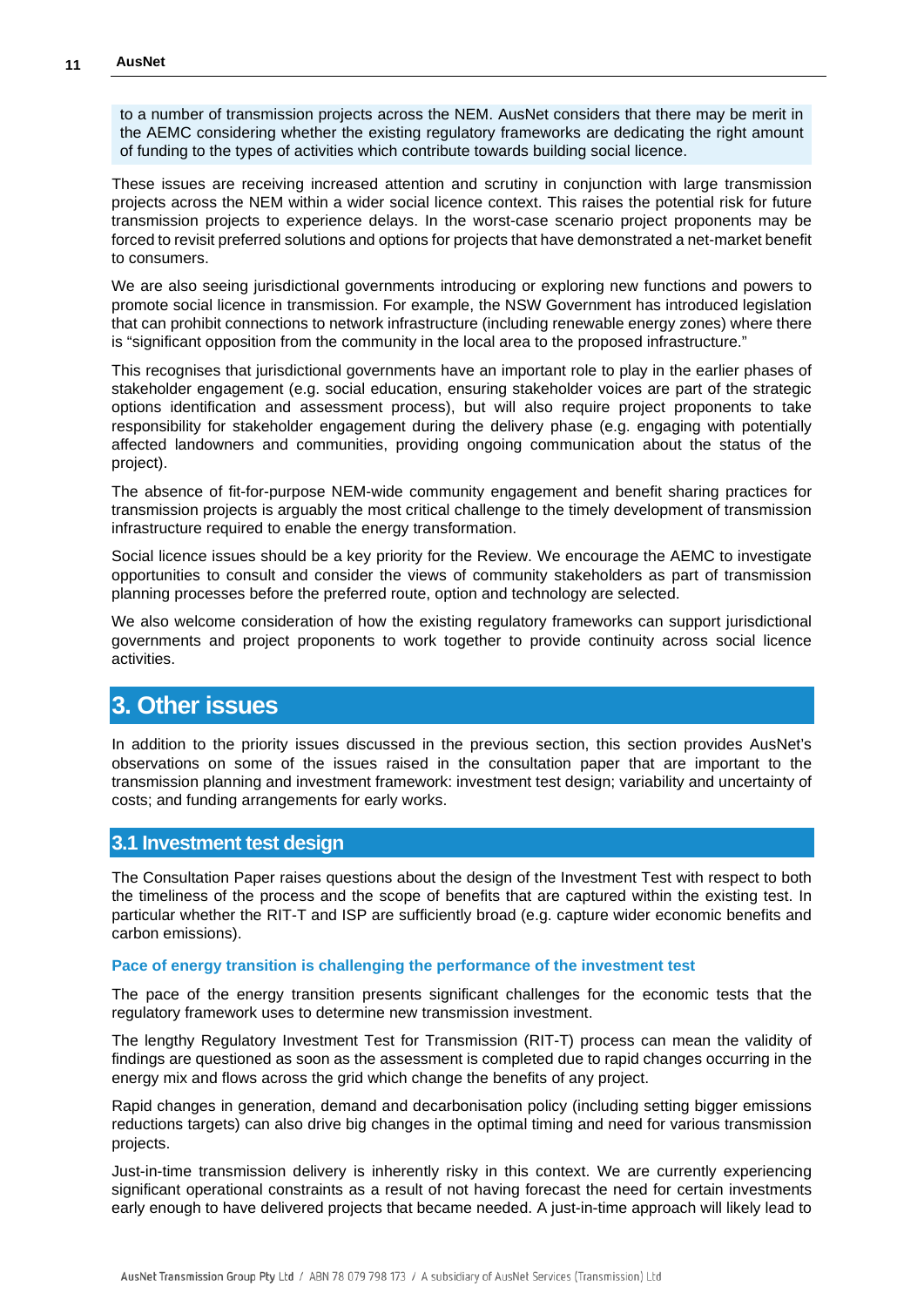security or reliability issues over the longer term with the power system currently being pushed to the edge of its technical operating envelope.

#### **Differing outcomes and accountabilities sought from transmission development**

Since the Integrated System Plan was conceived of and incorporated into the regulatory framework, there has been a rise in state- or territory-based transmission roadmaps and renewable energy zone plans.

Differences between these jurisdictional plans and the ISP reflect different views on desired or acceptable outcomes and attitudes to risk (and the likelihood of certain events, such as closures or major power stations) in transmission development planning. This need not be strictly the result of applying a different investment test, but certainly involves the application of different assumptions of constraints.

- The NEM's rules-based framework is directed at ensuring efficient, least-cost assessment (with some factoring of measurable emissions policy) through the RIT-T, ISP and regulatory oversight.
- Jurisdictional governments are concerned with State policy and strategic outcomes (e.g. broader economic benefits, certainty of generation investment, higher certainty of reliability, decarbonisation objectives), and are also more accountable to community attitudes and whether there is social licence for transmission investment and the broader energy transition.
- Customers are focused on efficient, least-cost, who-pays or who bears risk, particularly for major users who bare higher proportion of costs.

This leads to different assumptions about who holds accountability for energy market and non-energy market outcomes, what the appropriate level of certainty/assumptions of benefits to commit to transmission development is, and on what basis (cost allocation, funding stream).

#### **3.2 Variability and visibility of certain project costs**

The ability of regulatory frameworks to provide accurate and transparent cost estimates is critical to maintaining the confidence of stakeholders that major transmission projects are prudent and efficient.

The existing regulatory frameworks encourage TNSPs to minimise the costs of infrastructure investments. In particular, the AER carefully assesses the projects that are part of the reset process and TNSPs face very strong incentives to minimise the costs of these projects to ensure they remain within the capex allowance set for the relevant regulatory control period.

With respect to large greenfield transmission projects, as the number of projects has increased, uncertainty around equipment costs (substation, overhead lines and underground cabling) has started to decrease. However, AusNet agrees that there remain several areas of material uncertainty associated with project costs for major transmission projects. These costs include, but are not limited to:

- **Stakeholder and community engagement,** which takes time and is resource intensive for both the TNSP and the communities involved, particularly if the project involves greenfield assets and there is lack of continuity in the process.
- **Land and easement acquisition costs,** which can vary significantly depending on current land uses and landowner expectations, and are subject to time constraints.
- **Environmental and planning approval,** which are subject to public feedback, government assessments and Minister-led determinations, and unknown risks (e.g. unexpected environmental risks, cultural heritage risks and geotechnical findings that must be appropriately considered).
- **Outage restrictions,** which includes costs associated with the inability to gain access (determined by AEMO) to the necessary outages due to deteriorating network operating conditions and/or a period of poor weather. For example, network support agreement costs or project delay costs.

A common theme of these costs is that they are typically not revealed until the delivery phase of the project and are largely outside the TNSP's control. This creates challenges for the existing regulatory frameworks, which use these costs to determine the preferred option, whether the project passes the regulatory investment test and to approve project costs in the planning phase (e.g. before businesses have certainty of all project costs).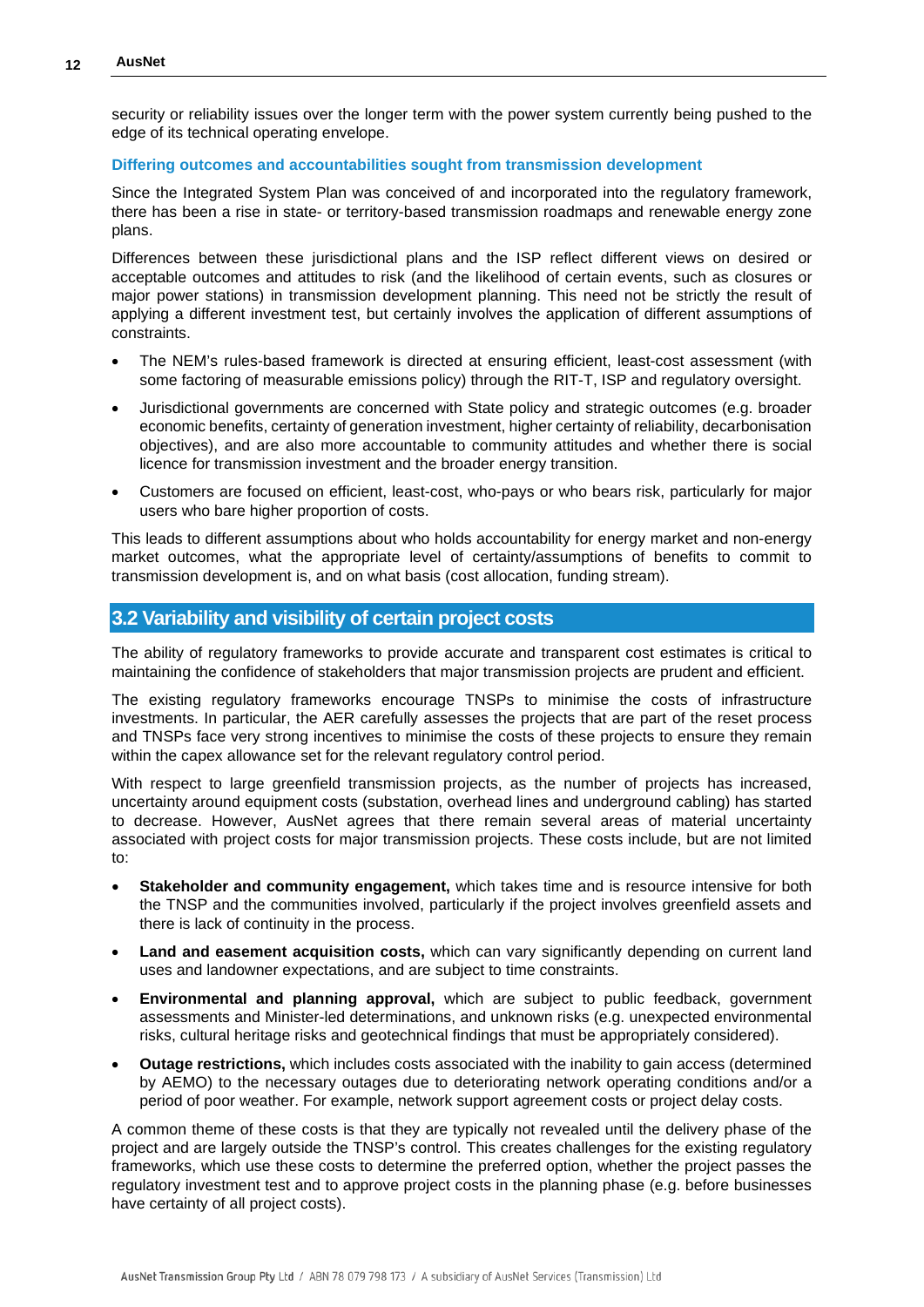Addressing these concerns would also complement the 'Material change in network infrastructure project costs' rule change proposal (ERC0325), to which AusNet has recommended several changes in a separate submission.

### **3.3 Treatment of early works**

Early works activities are a critical lever to reduce the material uncertainty surrounding the costs and benefits of major transmission projects and to help de-risk the delivery of these investments.

AusNet actively utilises early works to inform the feasibility of proposed private (unregulated) augmentation projects and to ensure the value of each project is realised once operational. Figure 1 below highlights the high-level phases of a transmission project and the importance of investment in early works activities to its overall success. It illustrates that good project definition (which includes early works activities) through the discovery and development phases has a key bearing on the project, and that the overall value provided by the project is significantly reduced where there is good project execution but poor project definition.





#### Source: *AusNet*

There is a lack of certainty over early works activities within the existing regulatory frameworks that discourages TNSPs from making a greater investment in early works for major regulated transmission projects. This includes uncertainty over:

• **The definition of and stage gates that must be satisfied to proceed** – AusNet agrees the meaning of both preparatory works and early works could be made clearer in the framework, along with guidance as to when they should be completed. This could be achieved by establishing a series of stage gates that must be completed to validate the feasibility of a project. For each of these stage gates, guidance could detail the preparatory or early works activities that must be completed before the project can proceed to the next stage gate, including minimum standards for those activities at each stage gate.

Precedent from other major infrastructure sectors should be considered. For example, the "frontend loading (FEL) methodology" is a commonly used capital project planning process to test the feasibility of projects in the Oil & Gas industry, which include projects of a similar (if not larger) scale than major transmission projects.

In the Victorian context, there is an obvious question about the appropriate level of due diligence required before projects are subject to a competitive tender process. Our experience suggests early